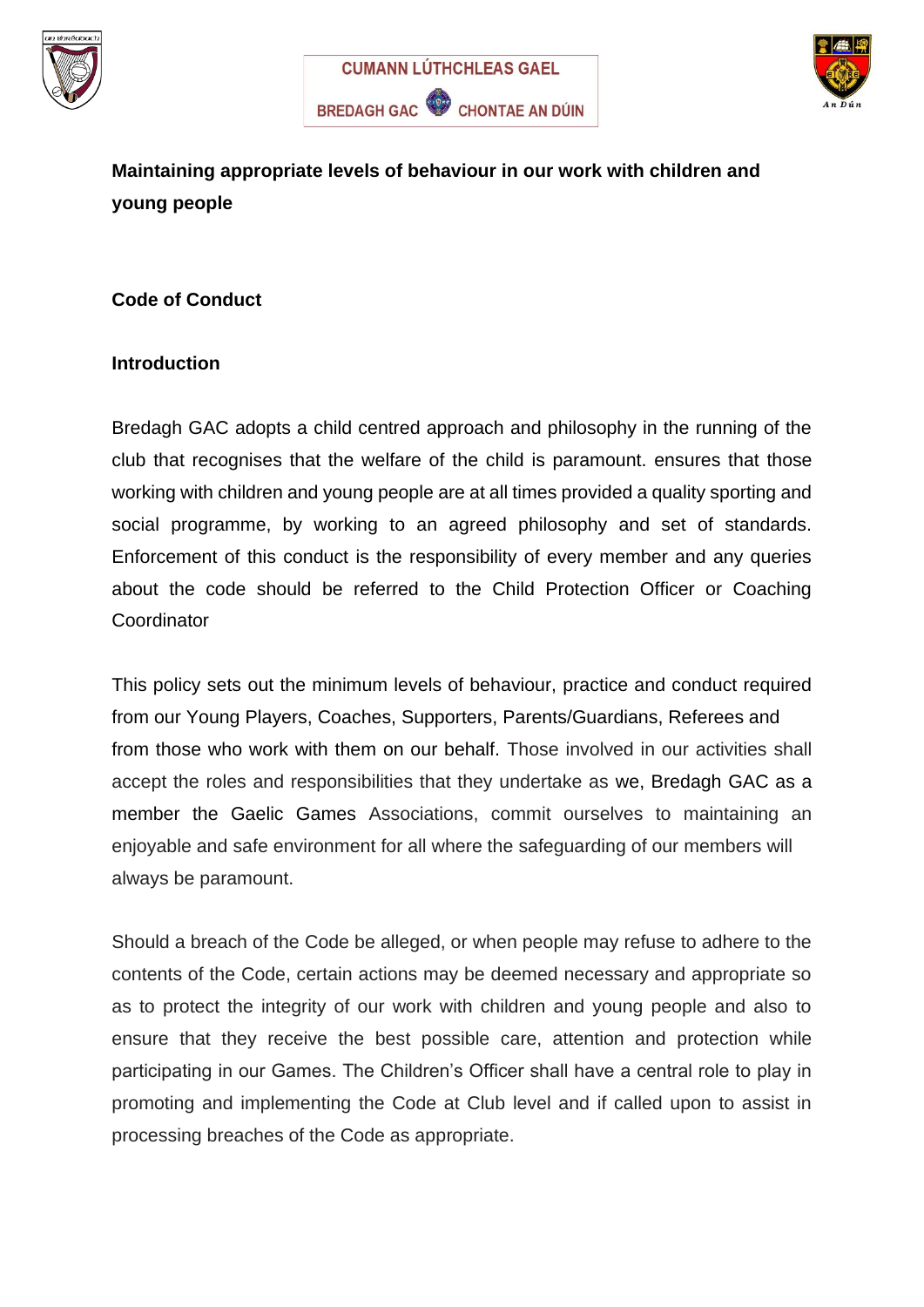

#### **CUMANN LÚTHCHLEAS GAEL**



# BREDAGH GAC CHONTAE AN DÚIN

Alleged breaches of this Code may therefore be enquired into at Club, County, Provincial or National level in accordance with the guidance contained elsewhere the Code of Behaviour with particular reference to the section that outlines 'How to Deal with Alleged Breaches of the Code of Behaviour' following which sanctions or disciplinary action may be taken against those who have been proven to have breached the Code.

This Code applies to all young players under 18 years of age, and those who assist them in the preparation and playing of our games, regardless of competition or age groups. Bredagh GAC os responsible for organising our games at local level are obliged to implement the Code of Behaviour in the preparation of our teams and players for all competitions and at all levels including Club blitzes, inter Club games, County development squads and inter County games.

It is recommended that Coaches, Parents/Guardians and Players sign this Code of Behaviour and present the signed document to their Children's Officer.

**It is our wish that this Code is developed, promoted and implemented across the club as an initiative that encourages fair play, respect, equality, safety and non-discrimination in all aspects of our work with children and young people.**

#### **YOUNG PLAYERS**

Young Players can benefit greatly from sports in terms of personal development and enjoyment. Our players are encouraged to realise that as a result of their participation in our Gaelic Games that they also have a responsibility to treat other players and officials with fairness and respect. With rights there will always be responsibilities.

The term young players refers to children i.e. any person who is under 18 years of age, regardless of what team or age group they play with. Young Players, and those who work with them in our Associations are required to 'sign up' and abide by this Code of Behaviour and to any other policies or codes in our Club.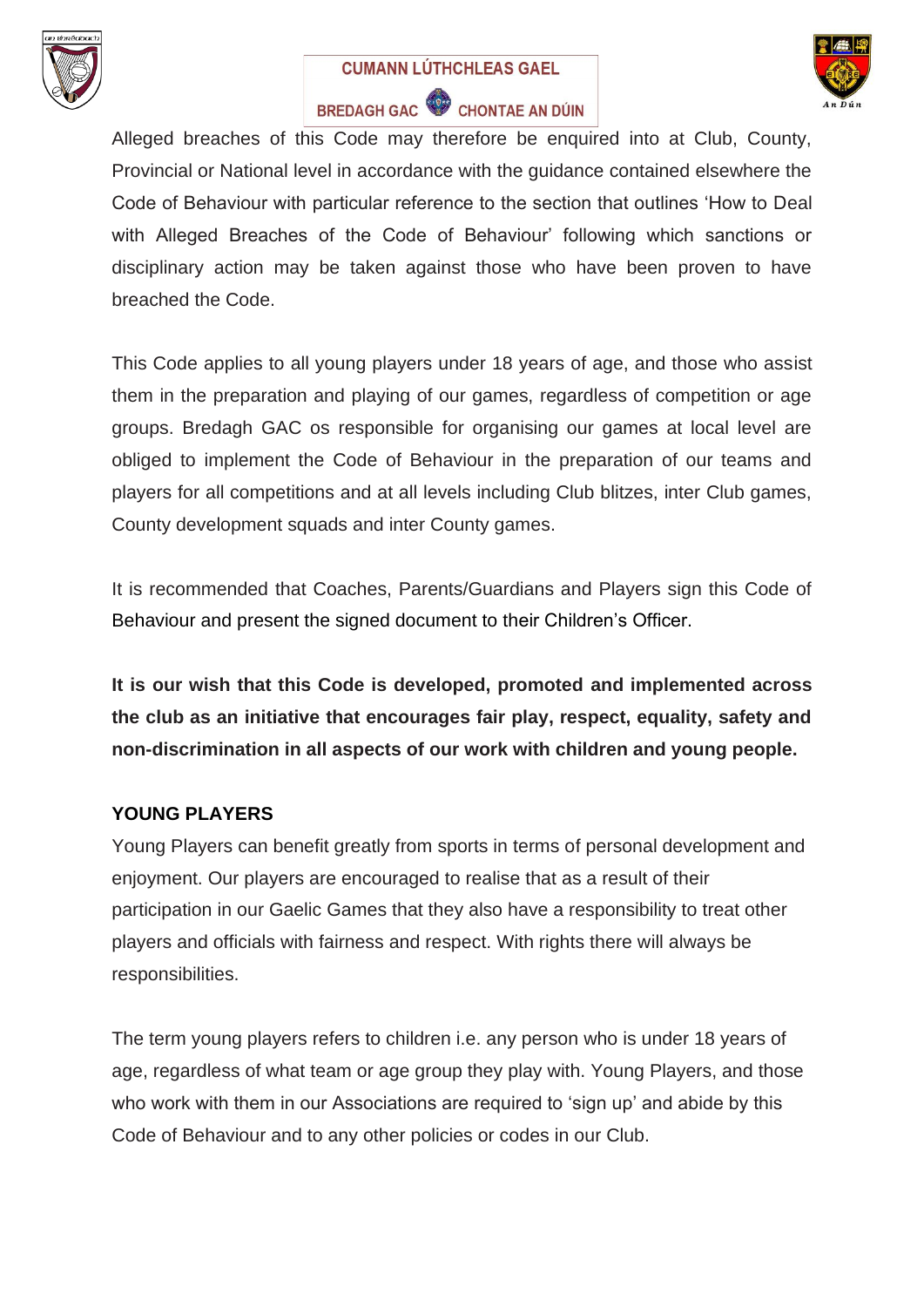





#### **YOUNG PLAYERS SHOULD BE ENTITLED TO:**

- Be safe and feel safe.
- Have fun and experience a sense of enjoyment and fulfilment.
- Be treated with respect, dignity and sensitivity.
- Comment and make suggestions in a constructive manner.
- Be afforded appropriate confidentiality.
- Participate in games and competitions at levels with which they feel comfortable.

• Be afforded adequate and meaningful playing time to assist in the development of their playing skills, within their own age group and in accordance with Rule.

• Make their concerns known and have them dealt with in an appropriate manner.

- Be protected from abuse.
- Be listened to.

#### **YOUNG PLAYERS SHOULD ALWAYS:**

- Play fairly, do their best and enjoy themselves.
- Respect fellow team members regardless of ability, cultural or ethnic origin, gender, sexual orientation or religion beliefs.
- Support fellow team members regardless of whether they do well or not.
- Represent their team, their Club and their family with pride and dignity.
- Respect all Coaches, Officials and their opponents.
- Be gracious in defeat and modest in victory.
- Shake hands before and after a game as part of the Give Respect Get Respect initiative, irrespective of the result.

• Inform their Coach/Mentor/Manager in advance if they are unavailable for training and games.

- Take due care of Club equipment.
- Know that it is acceptable to talk to the Club Children's Officer with any concerns or questions they may have.
- Adhere to acceptable standards of behaviour and the Club's Code of Discipline.
- Tell somebody else if they or others have been harmed in any way.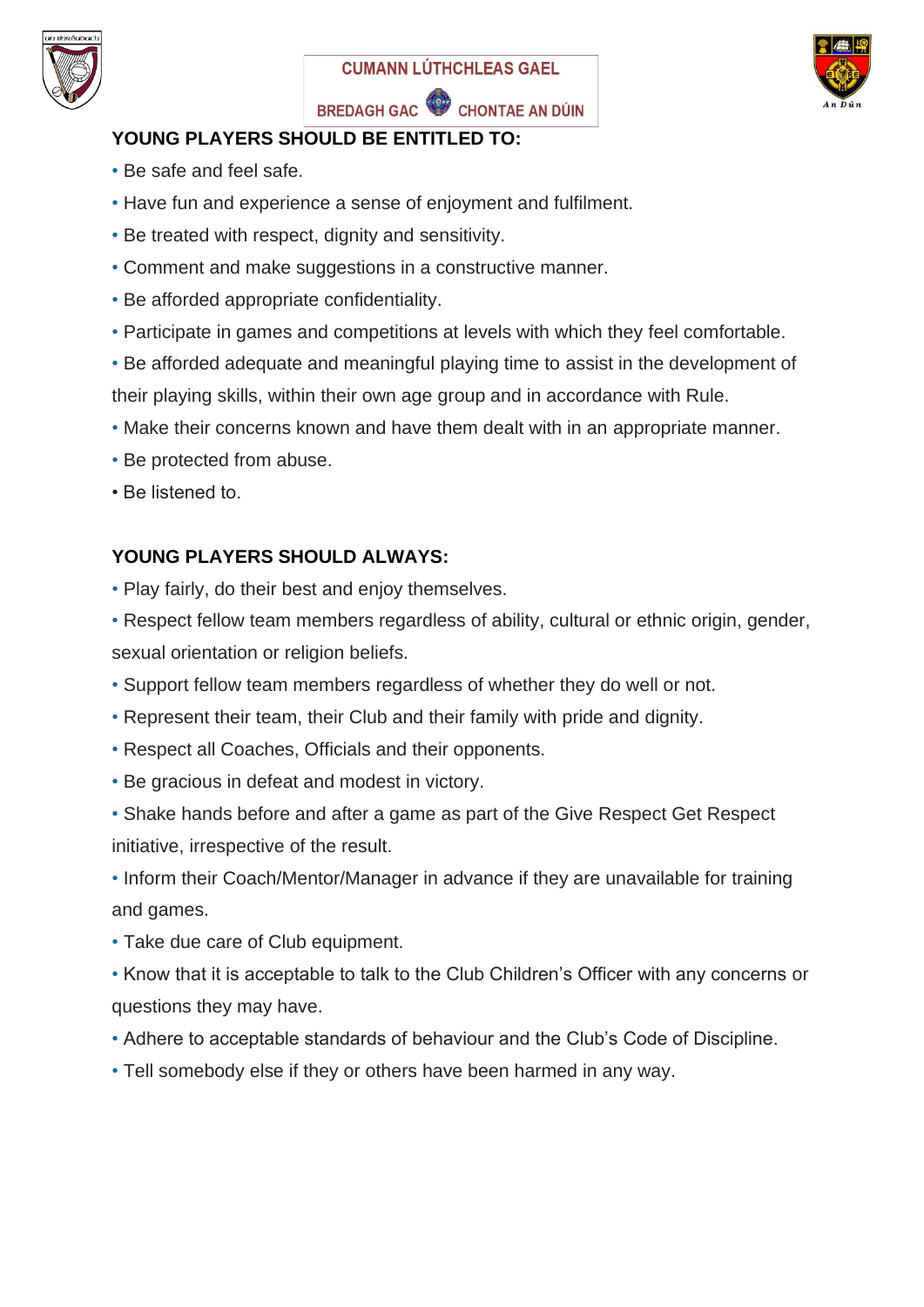





#### **YOUNG PLAYERS SHOULD ENGAGE IN GOOD PRACTICE:**

- Never cheat  $-$  always play by the rules.
- Never shout at or argue with a game's official, with their Coach, their team mates or opponents and should never use violence.
- Accept the decisions of referees and other officials.
- Never use unfair or Bullying tactics to gain advantage or isolate other players.
- Never spread rumours.
- Never tell lies about adults or other young people.
- Never play or train if they feel unwell or are injured.
- Never use unacceptable language or racial and/or sectarian references to an opponent, a fellow player or official by words, deeds or gesture.
- Never consume non-prescribed drugs or performance enhancing supplements.
- Never use social media to discuss team mates, opponents, coaches, match officials or other individuals.

#### **COACHES MENTORS AND TRAINERS**

All Coaches, Mentors and Trainers (referred to hereafter as Coaches) should ensure that young people and children benefit significantly from our games by promoting a positive, healthy and participatory approach in our work with underage players. In developing the skills levels of every player, Coaches should always encourage enjoyment and fun while ensuring meaningful participation in our games and activities. Coaches should always remember that they are role models for the players in their care.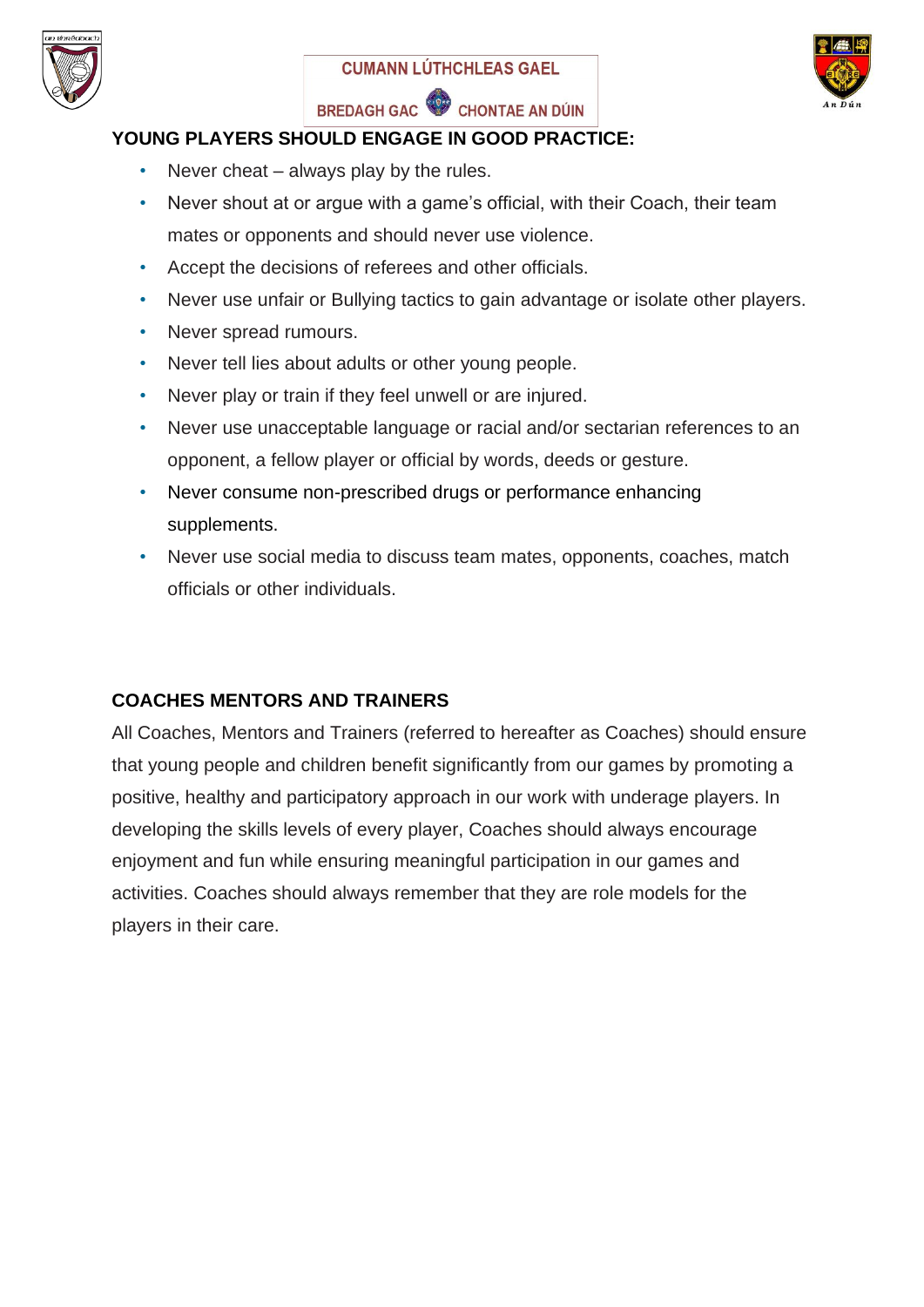





#### **RECRUITMENT OF COACHES**

All Coaches working with young people and children are required to be suitable for their chosen role(s), and should be appropriately trained, qualified and supported to fulfil such roles. All persons working or volunteering for such roles are required to:

- Undertake agreed vetting and background Police checks within the jurisdiction(s) in which they operate
- Attend relevant Gaelic Games child safeguarding training
- Possess a coaching qualification relevant to their role as recognised by their Association

Coaches of adult teams, which includes any player under 18 years of age, must also undertake the vetting, child safeguarding training and coaching requirements as outlined above.

## **COACHES SHOULD MAINTAIN A CHILD CENTRED APPROACH**

• Respect the rights, dignity and worth of every person.

• Treat each person equally regardless of age, gender, ability, ethnic origin, cultural background or religion.

• Be positive during coaching sessions, games and other activities so that underage players always leave with a sense of achievement and an increased level of selfesteem.

• Recognise the development needs and capacity of all underage players, regardless of their ability, by emphasising participation for all while avoiding excessive training and competition. Skills development and personal satisfaction should have priority over competition when working with underage players.

• Ensure all those eligible to participate in any team within the club are provided with an opportunity to do so with preference given to their own age group.

• Develop an understanding of relevant coaching methods and ensure that they have the appropriate level of coaching accreditation.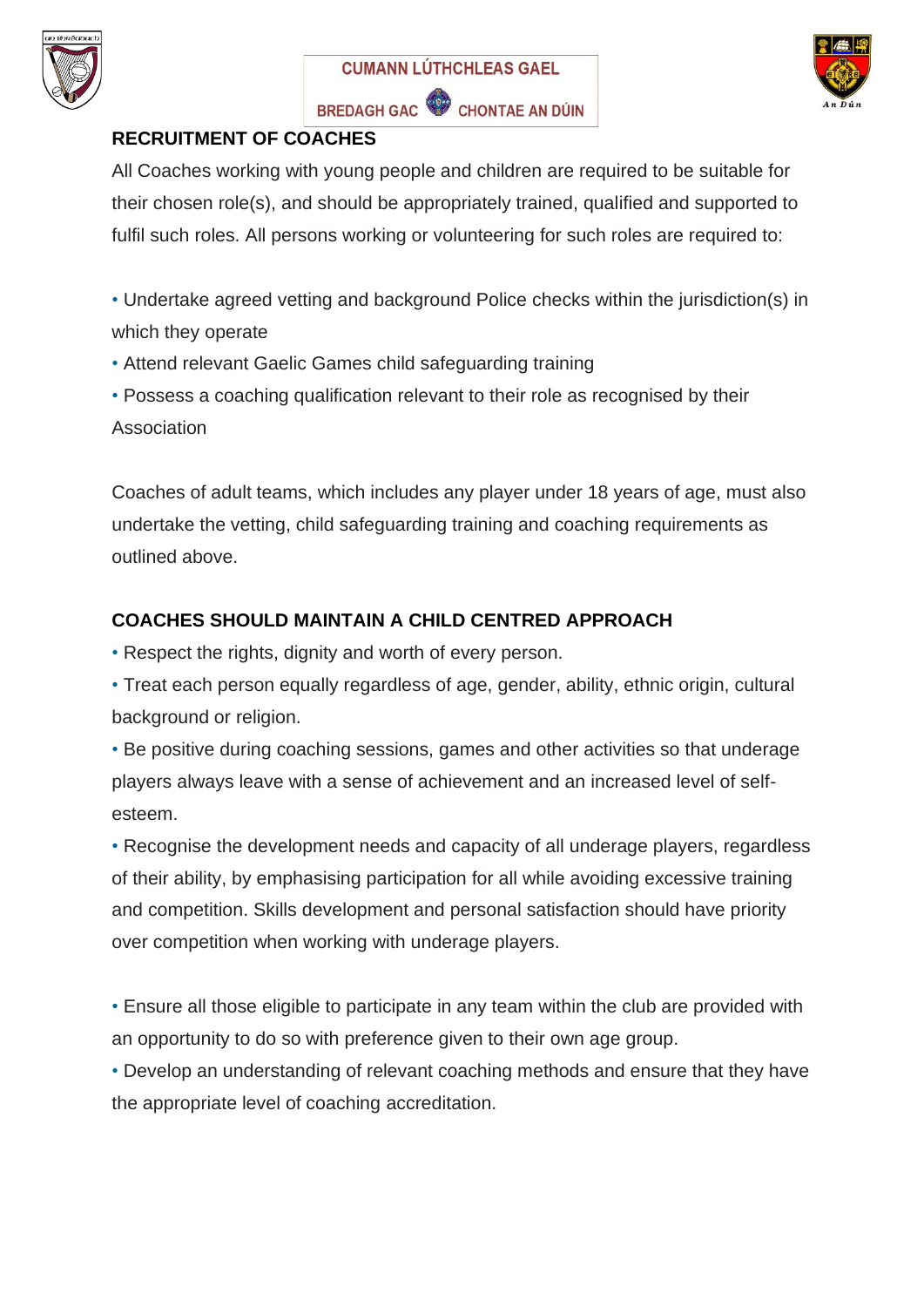





• Do not equate losing with failure and do not develop a preoccupation with medals and trophies. The level of improvement made by underage players is the best indicator of effective coaching.

#### **COACHES SHOULD LEAD BY EXAMPLE**

• Never use foul language or provocative language/gestures to a player, opponent or match official.

- Only enter the field of play with the Referee's permission.
- Do not question a Referee's decisions or integrity.
- Encourage players to respect and accept the judgement of match officials.
- Promote Fair Play and encourage all players and fellow officials to always play by the rules of the game.

• Do not encourage or threaten a player by deed or gesture to act in any unacceptable manner towards an opponent, fellow player or official.

- Promote the RESPECT campaign amongst your players, fellow coaches, parents and supporters.
- Do not smoke while working with underage players.
- Do not consume alcohol or non-prescribed drugs immediately prior to or while underage players are in your care.
- Encourage parents to become involved in your team and Club activities wherever possible.

## **CONDUCT OF COACHES WHEN WORKING WITH YOUNG PEOPLE**

• Develop an appropriate working relationship with children based on mutual trust and respect.

• Challenge Bullying in any form whether physical or emotional. Bullying is not acceptable behaviour be it from a young person, coach, parent/guardian, spectator or match official.

• Don't shout at or lecture players or reprimand/ridicule them when they make a mistake. Children learn best through trial and error. Children and young people should not be afraid to risk error so as to learn.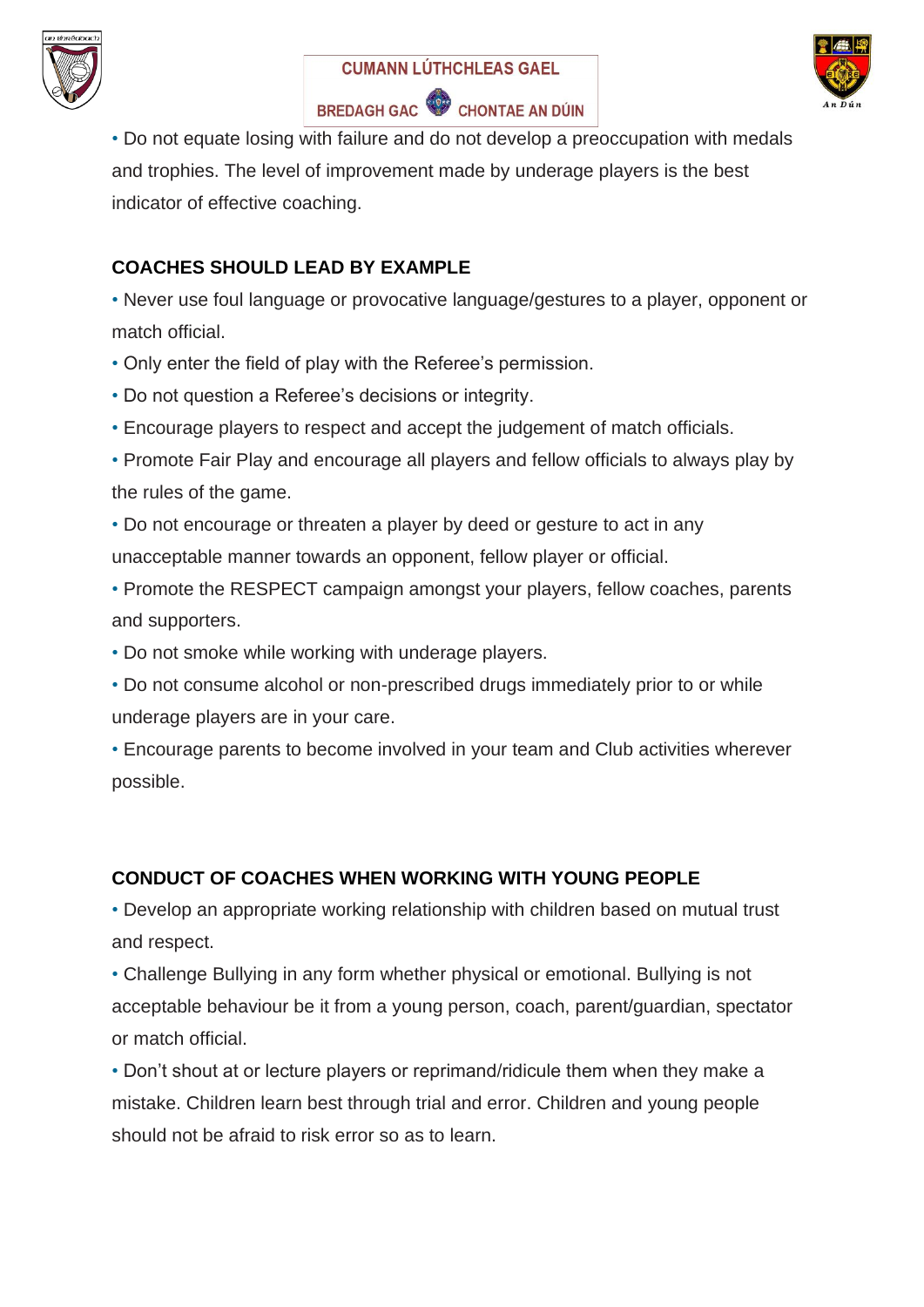





- The use of any form of physical punishment is prohibited as is any form of physical response to misbehaviour, unless it is by way of restraint.
- Avoid incidents of horse play or role play or telling jokes etc. that could be misinterpreted.
- Never undertake any form of therapy or hypnosis, in the training of children.
- Never encourage players to consume non-prescribed drugs or take performance enhancing supplements.
- Do not make energy enhancing products available to children.

## **AVOID COMPROMISING YOUR ROLE AS A COACH**

Some activities may require coaches to come into physical contact with underage players in the course of their duties. However, coaches should;

- Avoid taking coaching sessions on your own.
- Only deliver one to one coaching, if deemed necessary, within a group setting.
- Avoid unnecessary physical contact with an underage player and never engage in inappropriate touching of a player.

• Be aware that any necessary contact should be determined by the age and development of the player and should only take place with the permission and understanding of the player and in an open environment in the context of developing a player's skills and abilities

Where a team consist of both boys and girls, and for the avoidance of doubt, the coaching team must also consist of both male and female personnel while male only teams must include at least one male coach and female only teams must include at least one female coach.

#### **BEST PRACTICE**

• Ensure that all of your players are suitably and safely attired to play their chosen sport. e.g. helmets (Hurling and Camogie), goggles (Handball), shin guards, gum shields (Football).

• As a coach always be punctual and properly attired.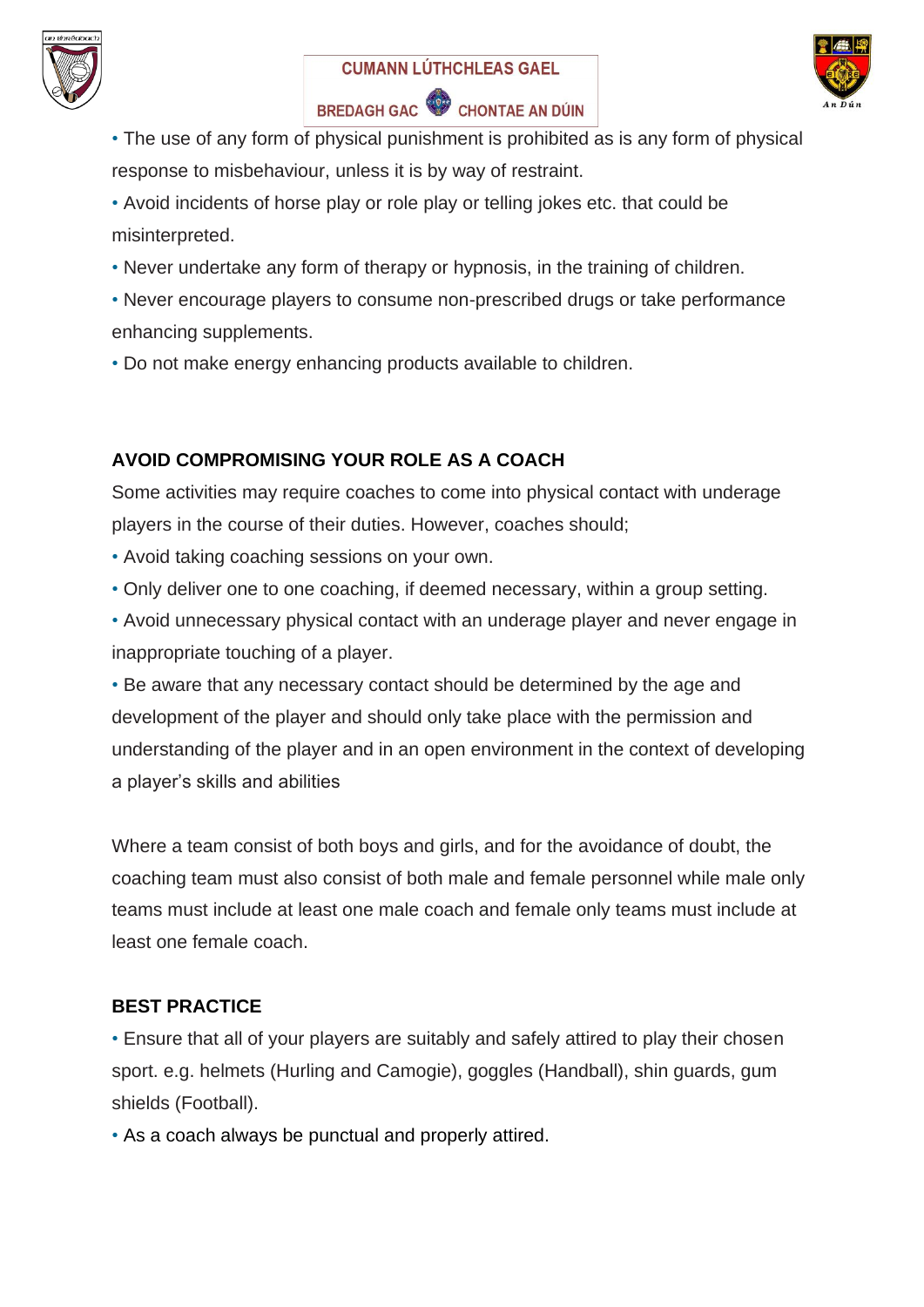





• Be accompanied by at least one other adult at coaching sessions, games and in underage team dressing rooms.

• Abide by supervision ratios that recommend a ratio of one adult for 8 children under 12 years of age teams and a ratio of 1:10 for children over 12 years of age. While abiding by such ratios a coach must always be accompanied by at least one other suitably qualified adult at all times.

• Set realistic – stretching but achievable – performance goals for your players and teams.

• Keep a record of attendance at training and at games by both players and coaches.

• Rotate the team captaincy and the method used for selecting teams so that the same children are not always selected to the exclusion of others.

• Afford meaningful playing time to young players so as to assist in the development of their playing skills, within their own age groups.

• Keep a record of any injuries and actions subsequently taken. Ensure that another official referee/team mentor is present when a player is being attended to and can corroborate the relevant details.

• Make adequate provision for First Aid services.

• Do not encourage or permit players to play while injured.

• Always inform parents/guardians if their child has been injured or becomes unwell at games or training.

Be aware of any special medical or dietary requirements of players as indicated on the medical consent/registration forms or as informed by parents/guardians.

• Be willing to keep the necessary and emergency medication of players in a safe and accessible place in accordance with the wishes and permission of the parents/guardians.

• Do not administer medication or medical aid unless you are willing to do so and have received the necessary training to administer such aid.

• Use mobile phones, if deemed appropriate, only via a group text or email system for communicating with the parents/guardians of players. Any exception to this form of group texting can only be proceeded with following permission from parents/guardians.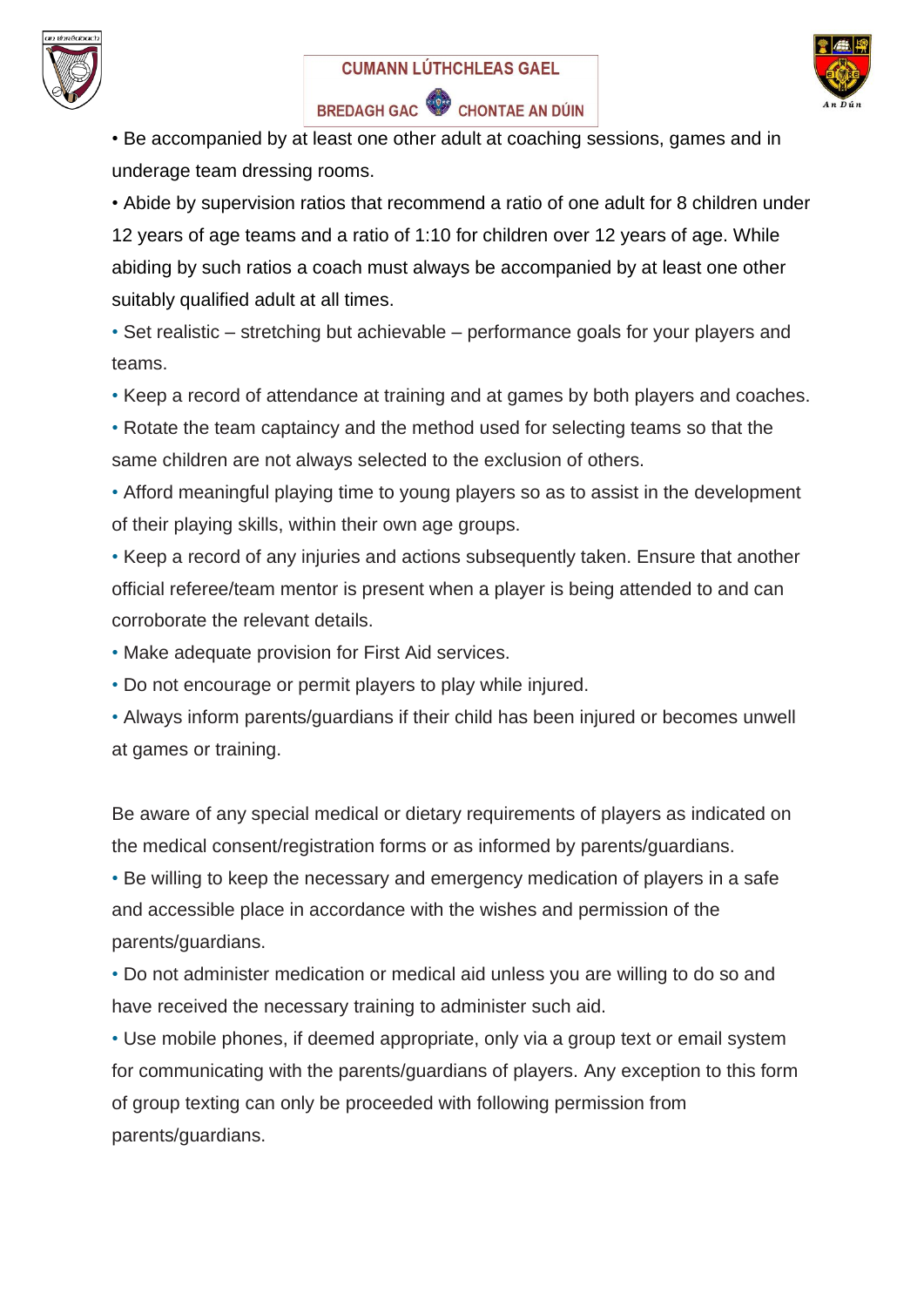





• Do not communicate individually by text, email or via social network sites and or apps with underage players.

• Do not engage in communications with underage players via social network sites.

• Encourage parents/guardians to play an active role in organising and assisting various activities for your teams and your Club.

• If it is necessary to transport a child/young person in your car, ensure that they are seated in a rear seat with seat belts securely fastened and that all drivers are adequately insured.

• With the exception of their own child a coach should not transport a child alone, except in emergency or exceptional circumstances.

• Ensure that all dressing rooms and the general areas that are occupied by your players and other Club personnel, prior to, during or immediately following the completion of any match are kept clean and are not damaged in any way.

• Should you be aware of or have concerns regarding the possible abuse of a child you should report this to the relevant statutory authority or may seek the assistance of your Designated Liaison Person (DLP) so that they may assist you in forwarding the concern to the relevant statutorily authority. All such reports must also be forwarded to your Association's Mandated Person, without delay.

#### **PARENTS/ GUARDIANS**

Parents/Guardians have an influential role to play in assisting and encouraging their children to fully participate in Gaelic Games, whether by playing our games or attending training or coaching sessions. Bredagh GAC constantly seek the active participation of all parents and guardians, particularly at Club level, where the ethos of volunteerism forms the basis of our community led Club. In common with Coaches and Club personnel the Parents/Guardians of underage players should act as role models for their children as they participate in Gaelic Games.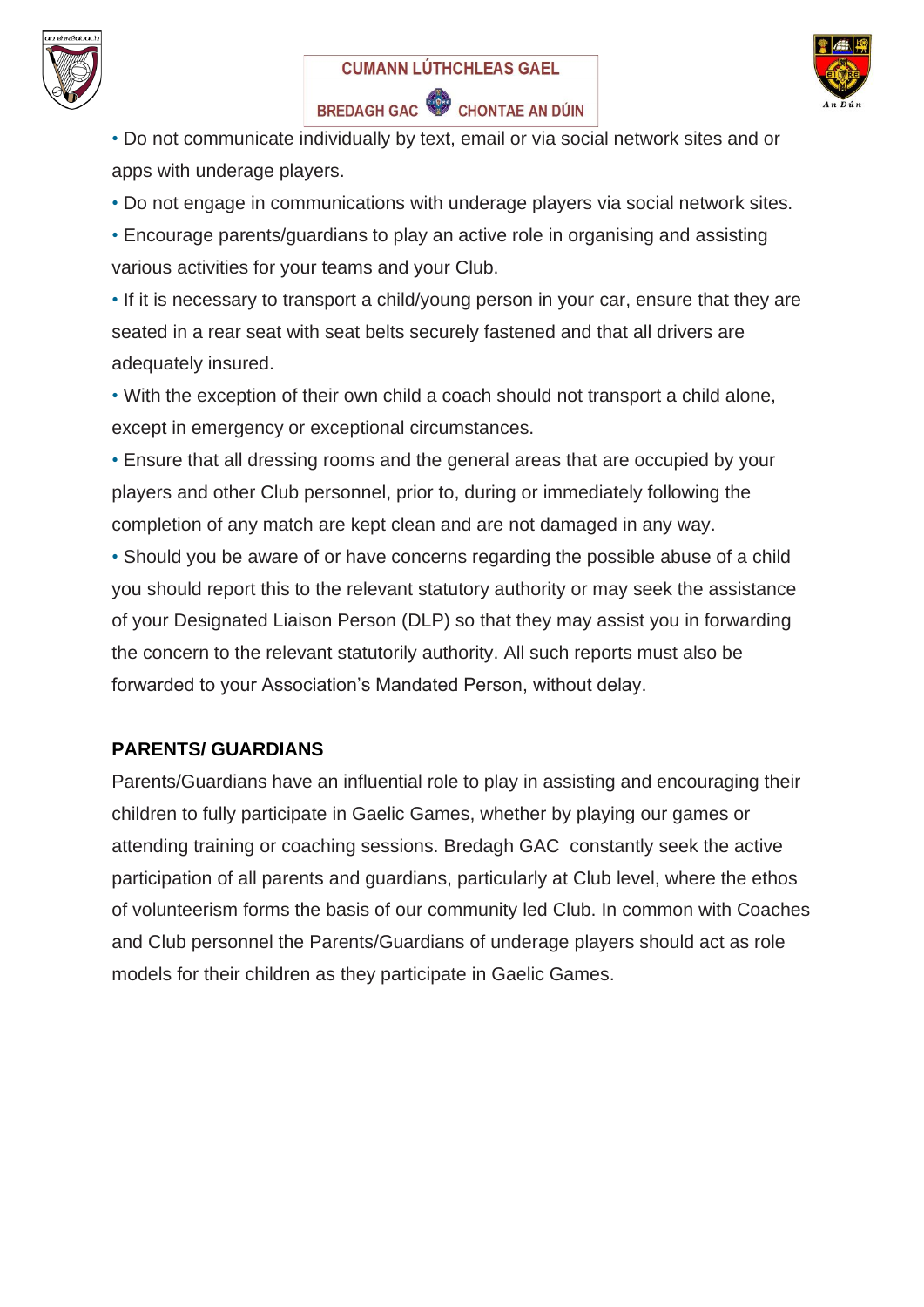





## **PARENTS/GUARDIANS SHOULD ENCOURAGE THEIR CHILD TO:**

- Always play by the rules.
- Improve their skills levels.
- Appreciate everybody on their team, regardless of ability.
- Maintain a balanced and healthy lifestyle with regard to exercise, food, rest and

play. Advice may be sought if necessary from Club officials on this issue.

## **PARENTS/GUARDIANS SHOULD LEAD BY EXAMPLE:**

- Adopt a positive attitude to their children's participation in our games.
- Respect officials' decisions and encourage children to do likewise.
- Do not exert undue pressure on your child.
- Never admonish your own child or any other child for their standard of play.
- Be realistic in their expectations.
- Show approval for effort, not just results.

• Avoid asking a child or young person, 'How much did you score today' or 'What did you win by' or 'What did you lose by.' Ask them 'Did they enjoy themselves.

- Never embarrass a child or use sarcastic remarks towards a player.
- Applaud good play from all teams.
- Do not criticise playing performances. Identify how improvements may be made.
- Do not seek to unfairly affect a game or player.

• Do not enter the field of play unless specifically invited to do so by an official in charge.

## **PARENTS/GUARDIANS SHOULD:**

• Complete and return the annual registration/permission and medical consent forms for their child's participation in the Club.

• Inform the Coaches, and any other relevant Club personnel, of any changes in their child's medical or dietary requirements prior to coaching sessions, games or other activities.

• Ensure that their child punctually attends coaching sessions/ games or other activities.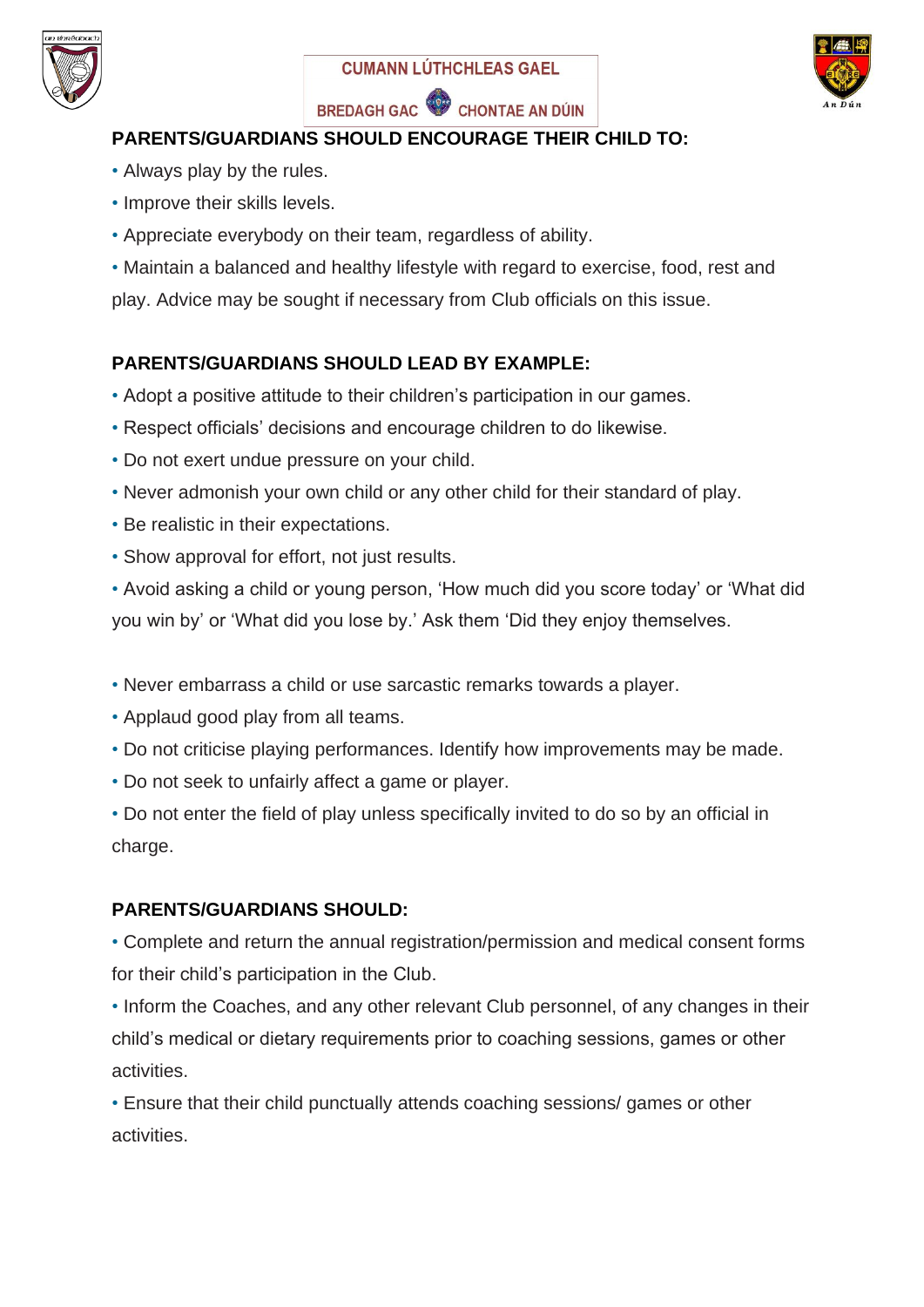





• Provide their child with adequate clothing and equipment as may be required for the playing of our games including for example helmets, shin guards, gum shields etc.

• Ensure that the nutrition/hydration and hygiene needs of their child are met.

• Never encourage your child(ren) to consume non-prescribed drugs or take performance enhancing supplements.

• Listen to what their child may have to say.

• Show approval whether the team wins, loses or draws a game.

• Never attempt to meet their own needs and aspirations for success and achievement through their children's participation in games.

• If a parent has any issues to raise regarding their child's participation or performance in a team they may raise this with the team coach(es) but should do so in a constructive and non-confrontational manner and not in the company or vicinity of young players or other parents.

• Complaints about the conduct or practice of a coach should be brought the attention of the Club Children's Officer.

• Support your Club by becoming an active member and by participating in Club activities.

## **PARENTS/GUARDIANS SHOULD ASSIST THEIR CLUB BY:**

- Showing appreciation to volunteers, coaches and Club officials.
- Attending training and games on a regular basis.
- Assisting in the organising of Club activities and events as requested.

• Respecting the rights, dignity and worth of every person and by treating each one equally regardless of age, gender, ability, ethnic origin, cultural background or religion.

• Not entering team dressing rooms unless deemed necessary by the team coach (es) so as to protect the privacy of other underage players.

## **PARENTS/GUARDIANS HAVE THE RIGHT TO:**

• Know their child is safe and to make a complaint if they believe that their child's safety is in any way compromised.

• Be informed of problems/concerns relating to their child.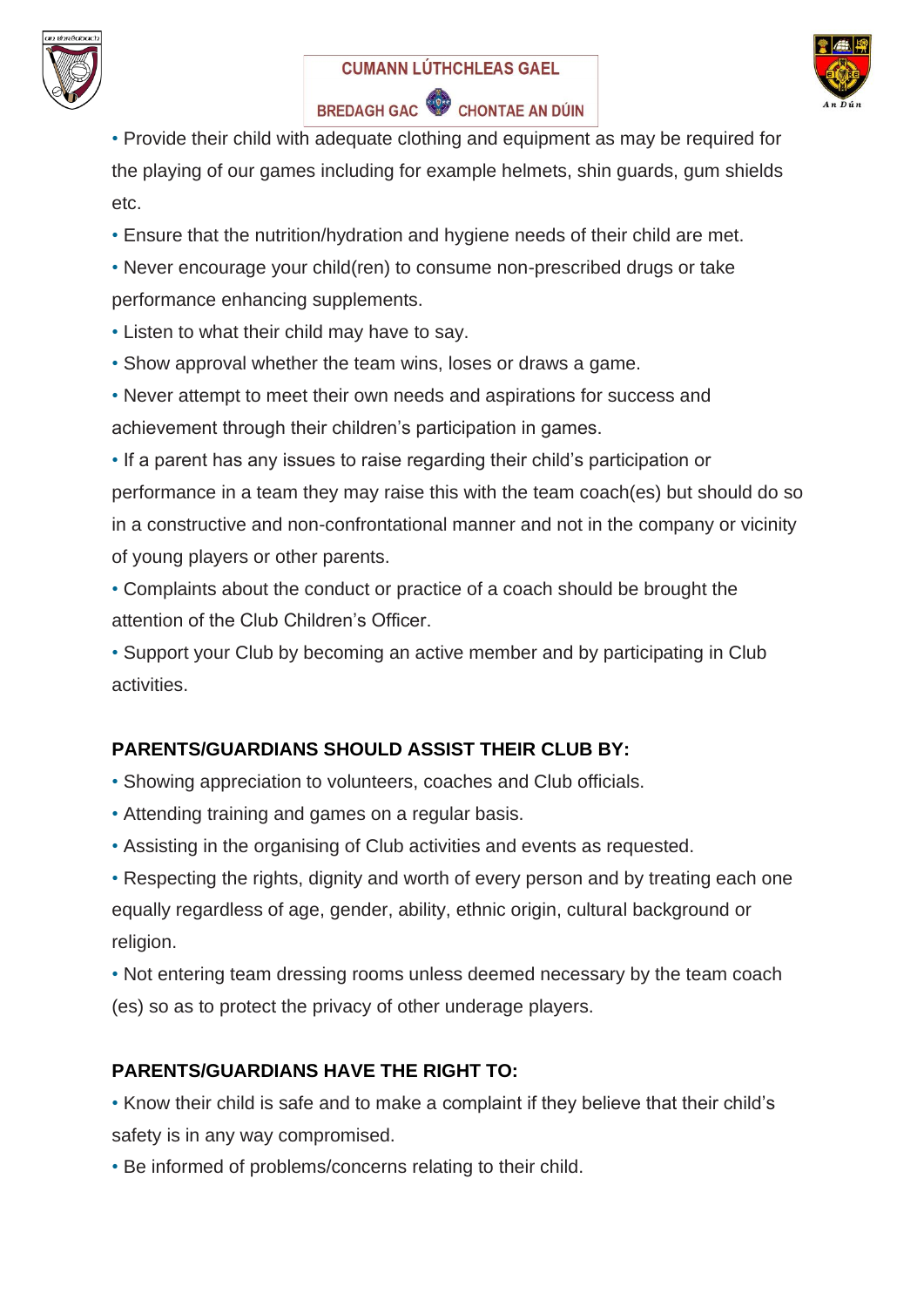





- Be informed if their child gets injured or becomes unwell.
- Complain to the relevant persons if they have concerns about the standard of coaching.
- Have, as a member, a say in relation to decisions being made within the Club.

#### **SUPPORTERS**

Young Players are eager to enjoy and benefit from the support they receive from supporters parents, guardians, friends and other members of the Club who attend our games. Active, loyal and well behaved supporters are always welcome to attend and support our games but should be aware that their conduct will reflect upon the team, players and Clubs that they support and represent.

Fellow supporters have a responsibility to ensure that all spectators conduct themselves in an acceptable and well behaved manner at all times, when attending our games and competitions. Unacceptable conduct by supporters should be reported to stewards or officials in charge (if appropriate) or to the Children's Officer.

Supporters should realise and consider that Young Players are encouraged to participate in Gaelic Games so that they may enjoy themselves while also improving their skills levels.

## **SUPPORTERS ADD TO THE ENJOYMENT OF OUR GAMES BY:**

• Applauding good performance and efforts from your Club's players and from your opponents, regardless of the result.

• Condemning the use of violence in any form, be it by fellow spectators, coaches, officials or players.

• Demonstrating appropriate behaviour by not using foul language or harassing players, opposition supporters, coaches or officials.

- Not entering the field of play, before, during or after a game.
- Respecting the decisions of all officials.

• Never ridiculing or scolding a player for making a mistake during games or competitions.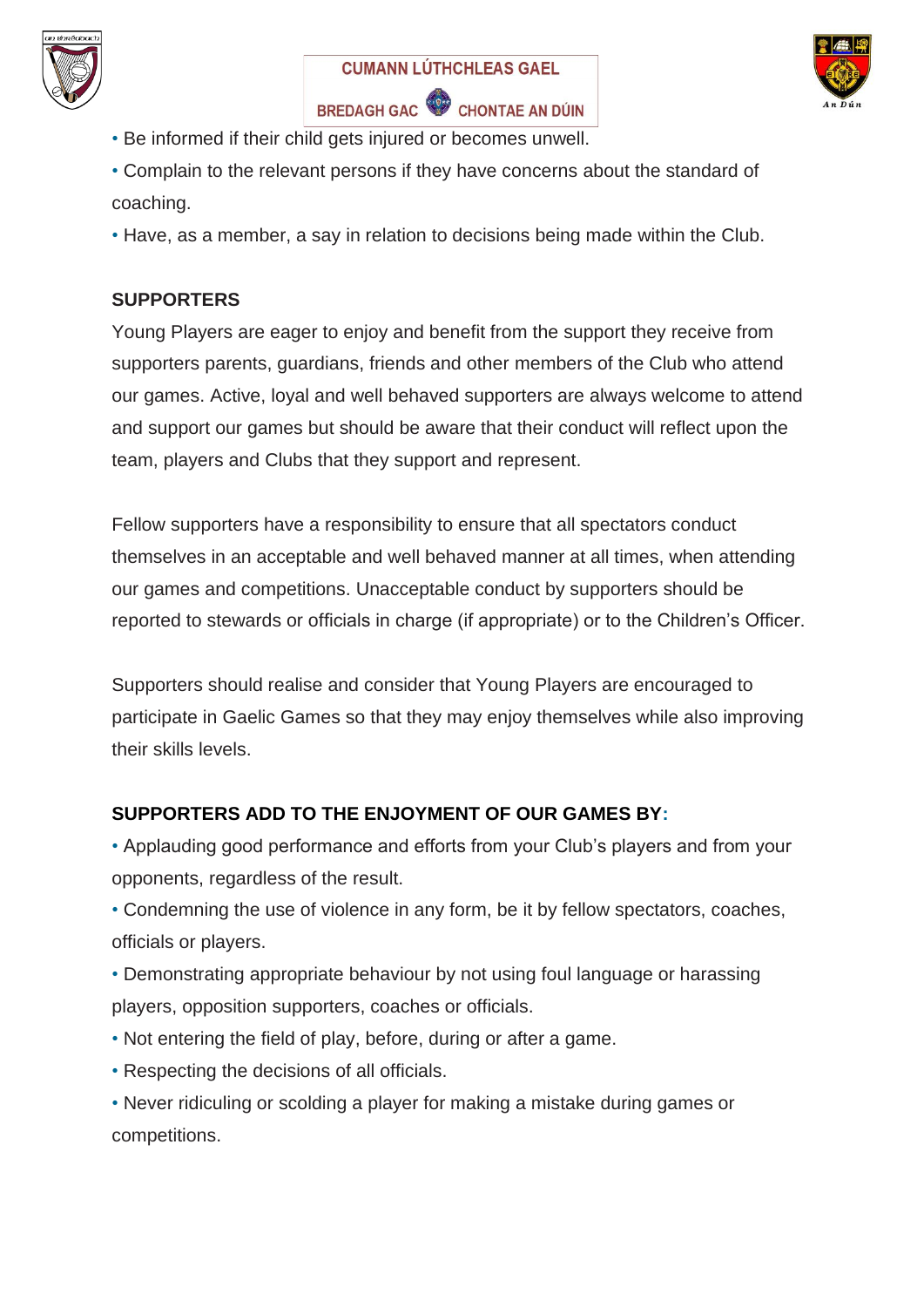





• Showing respect to your Club's opponents. Without them there would be no games or competitions.

• Upholding the principles of FAIR PLAY and RESPECT for all.

#### **REFEREES**

Throughout this Code of Behaviour emphasis has been placed on the need to cooperate with and facilitate those that organise and deliver our games and activities. Referees are key people in the delivery of our games and should be respected and assisted in their roles.

Referees are conscious of the fact that they are instrumental in ensuring our games are played in a sporting manner in accordance with the rules of the game.

Players, Coaches, Mentors, Parents/Guardians and other Club personnel have a key role to play in the delivery of this aspect of our Gaelic Games particularly when working with underage players. The manner in which we accept the role, authority and decisions of a Referee will naturally be scrutinised very closely by our underage players.

# **IN THEIR CAPACITY AS REFEREES OF UNDERAGE GAMES WE EXPECT OUR REFEREES TO:**

- Apply the playing rules on an impartial and consistent basis.
- Act with integrity and objectivity in all games.
- Communicate decisions to players and team officials in an effective and constructive manner in consideration of the age groups playing our games.
- Deal with dissent firmly and fairly.
- Work as a team with other match officials.
- Maintain composure regardless of the circumstances.
- Avail of assessments and supports to improve performance.
- Uphold and implement the Give Respect Get Respect initiative at all levels.
- Report any misconduct of players, team officials or supporters conscious of the fact that such matters may be followed up by Club or County Children's Officers.
- Undertake agreed vetting and background Police checks within the jurisdiction in which they work and attend relevant child safeguarding training.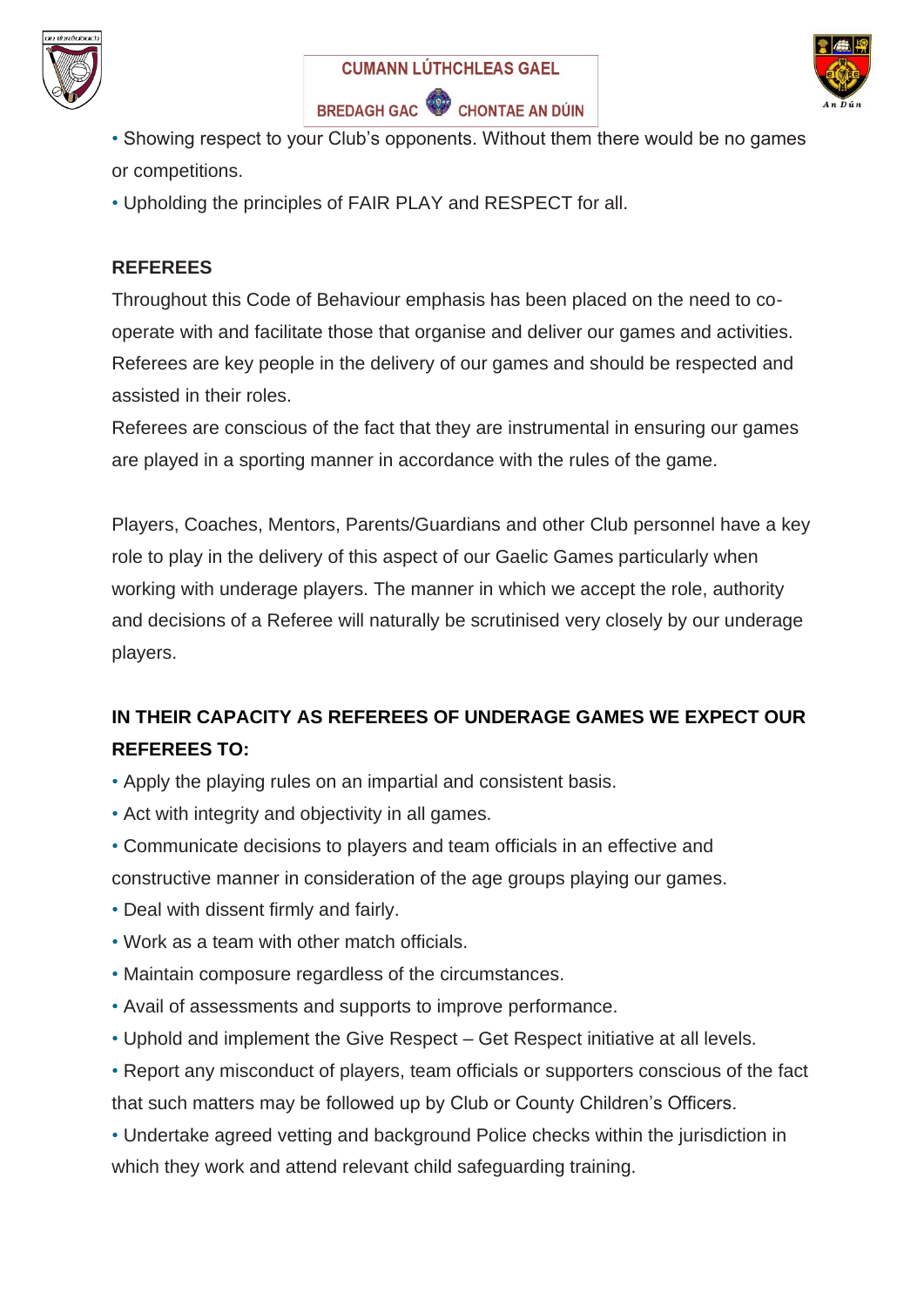





Players, Coaches, Supporters, Parents/Guardians and other Club personnel should recognise the pivotal role that Referees play in our underage games and should support them at all times when fulfilling their roles.

#### **GIVE RESPECT GET RESPECT**

Give Respect – Get Respect is a awareness campaign that seeks to ensure that Gaelic Games are promoted and played in a positive, fair and enjoyable manner and where Players, Coaches, Spectators and Referees Give Respect – Get Respect from each other.

The RESPECT campaign applies at all levels and amongst all players regardless of age, competition or ability. The key participants in the Give Respect – Get Respect campaign are not just the Players themselves but Coaches, Clubs, Parents, Referees and Supporters. The Give Respect – Get Respect initiative is supported by the GAA, Ladies Gaelic Football Association, the Camogie Association, GAA Handball Ireland and the Rounders Council of Ireland.

# **THE RESPECT CAMPAIGN HIGHLIGHTS THE FOLLOWING GOOD PRACTICES:**

• All players and coaches shake hands with their opponents and the referee before and after each game.

• Mark out a designated spectators' area around the playing area

• At relevant underage categories teams should strive to achieve the maximum participation of all players in accordance with agreed playing models.

- The host Club should welcome referees and opposing team to all games.
- A merit award, based on sporting endeavour and fair play, shall be awarded to players and teams who have upheld the RESPECT principles.

• Adopt and implement of the Code of Behaviour when working with underage players as the minimum level of agreement between the Club and players, coaches, parents, guardians and supporters at underage level.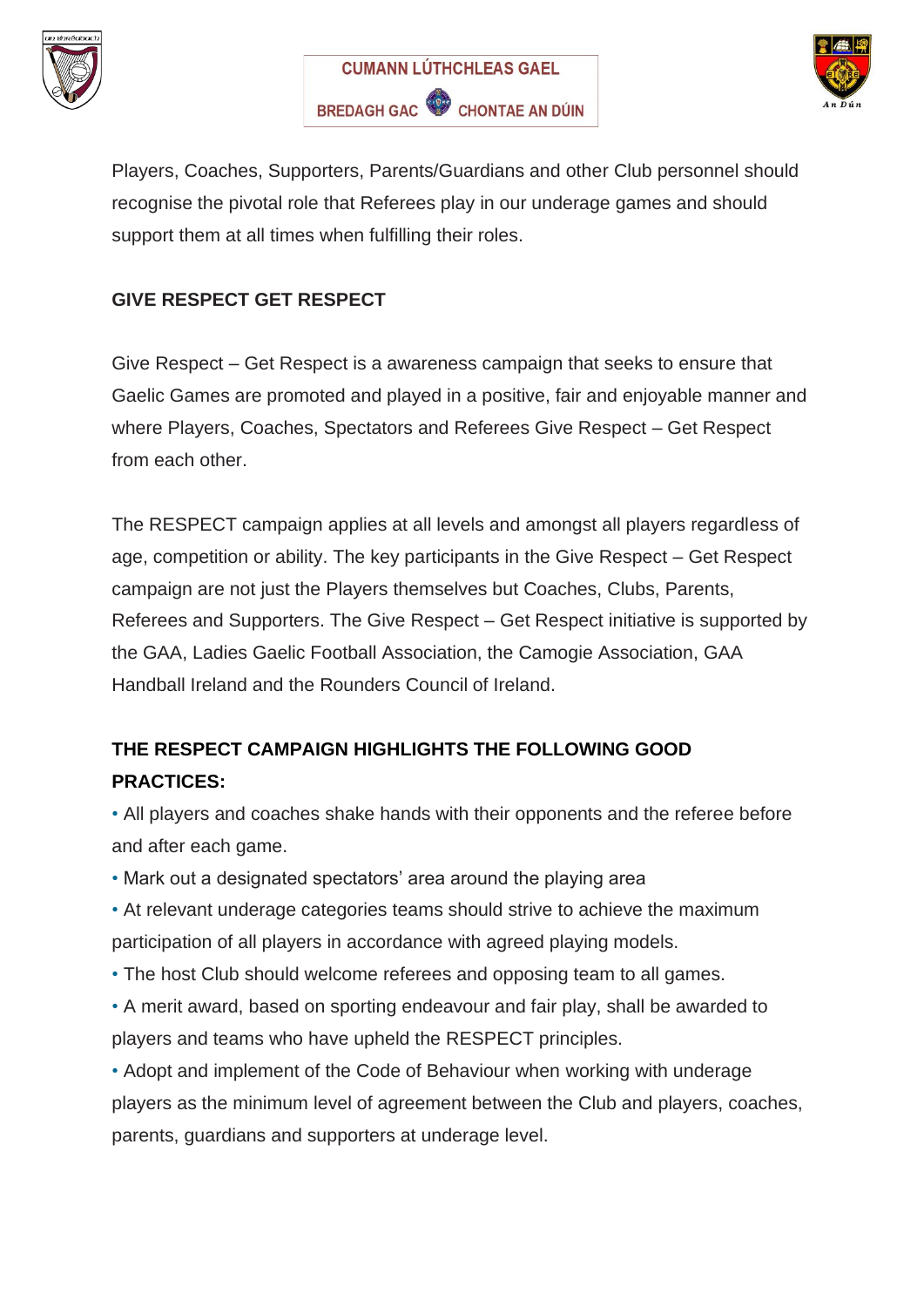





Organise half time exhibition games during Club and inter County League and Championship Games that promote the principles of the RESPECT campaign in association with schools, other Clubs and Cumann na mBunscol.

• Clubs should ensure that the coaches of underage teams areaware of and also implement the Give Respect – Get Respect initiative.

## **RESPECT**

- Responsible
- Encouraging
- Supportive
- Positive
- Enabling
- Considerate
- Tolerant

#### **NON-COACHING ROLES WITH CHILDREN**

A number of non-coaching roles with children are carried out on behalf of Bredagh GAC. The Club, may also require that the chosen individuals should be vetted via our e-vetting procedures. Such requirements are elaborated upon in greater detail in Section 6 of the Code of Behaviour (Underage), the Recruitment and Selection of Coaches and other Volunteers.

While the purpose of any specified role and the frequency of activity by an individual may influence the immediate necessity to have such persons vetted it is Bredagh GAC will act onthe side of caution and where deemed appropriate seek the vetting and child safeguarding training of individuals relevant to their roles. Such individuals could include bus drivers of underage club teams employed by the Club, parents who regularly drive children to games on behalf of the club, physios etc.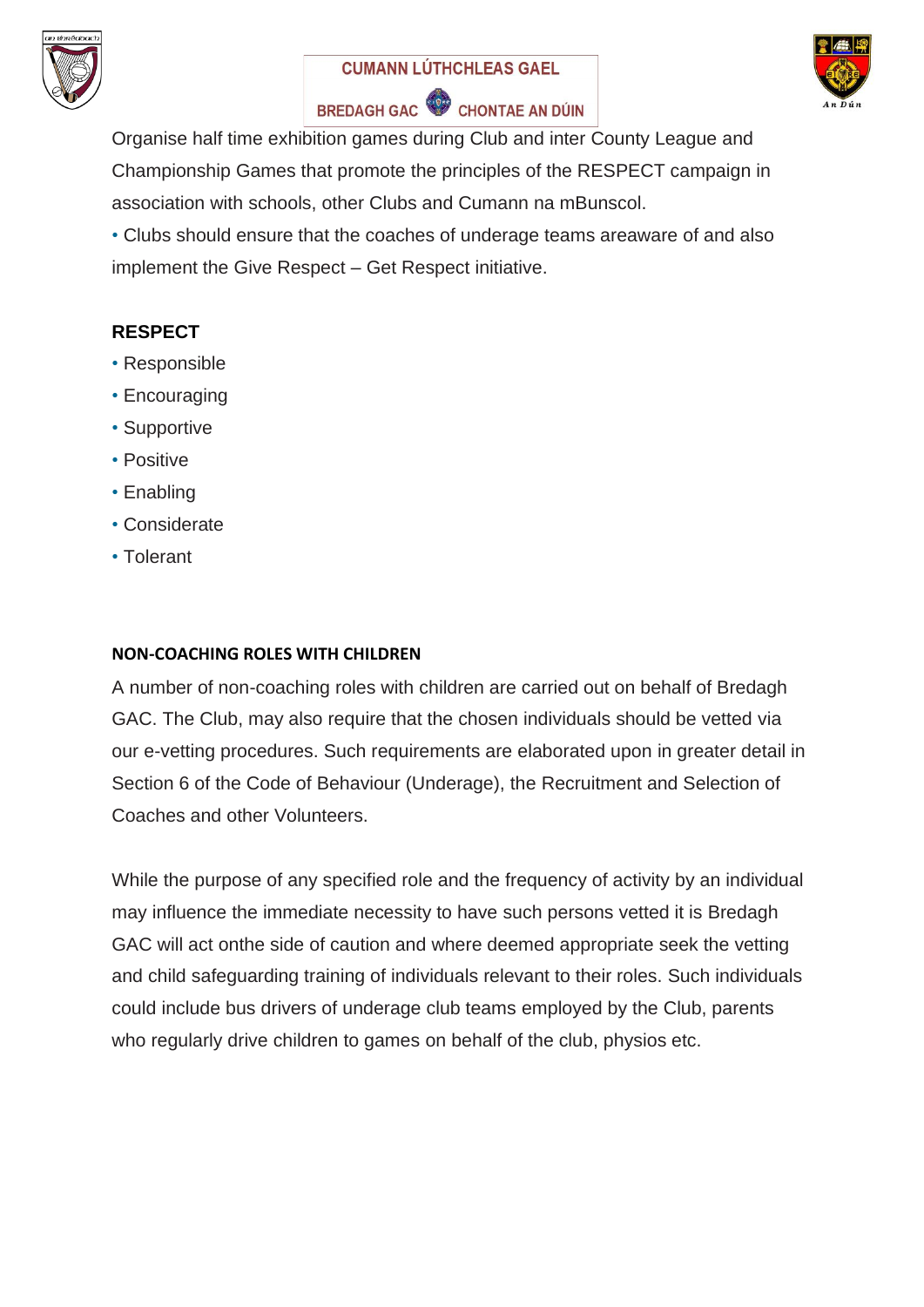

# **CUMANN LÚTHCHLEAS GAEL**



# BREDAGH GAC CHONTAE AN DÚIN

Bredagh GAC must also provide those that work on our behalf with the necessary supports so as to enable them fulfil their roles. Bredagh GAC will ensure that those chosen to work with children and young people are at all times competent and confident in their roles and have received relevant child welfare and sports related training, as provided or instructed by our Governing Body to enable them fulfil such roles.

## **PROMOTE QUALITY PARTICIPATION BY:**

- Adopting the Code of Behaviour as a basic level of agreement between Bredagh GAC and its players, coaches, parents/ guardians and supporters.
- Leading by example and ensuring that a user friendly and child centred approach is adopted in our work with young people and that equal opportunities are available for all to participate in our games and activities, regardless of an individual's ability.
- Developing effective procedures for responding to and recording all attendances, incidents, accidents and injuries.
- Accessing relevant information on Alcohol and Substance Abuse Prevention Programmes and promoting relevant training in this area of health awareness for relevant Club personnel.

• Distributing information on Anti-Bullying strategies in our work with young people and by adopting and implementing an **Anti- Bullying statement in the Club**.

## **ENCOURAGE THE PARTICIPATION OF MEMBERS BY:**

• Agreeing the role of each and every coach or mentor working with young people. • Ensuring that relevant Child Protection Training is undertaken by all persons working in an official capacity with children and young people in the Club.

• Adopting and implementing clearly defined recruitment and selection procedures when choosing coaches and other relevant personnel to work with children and young people.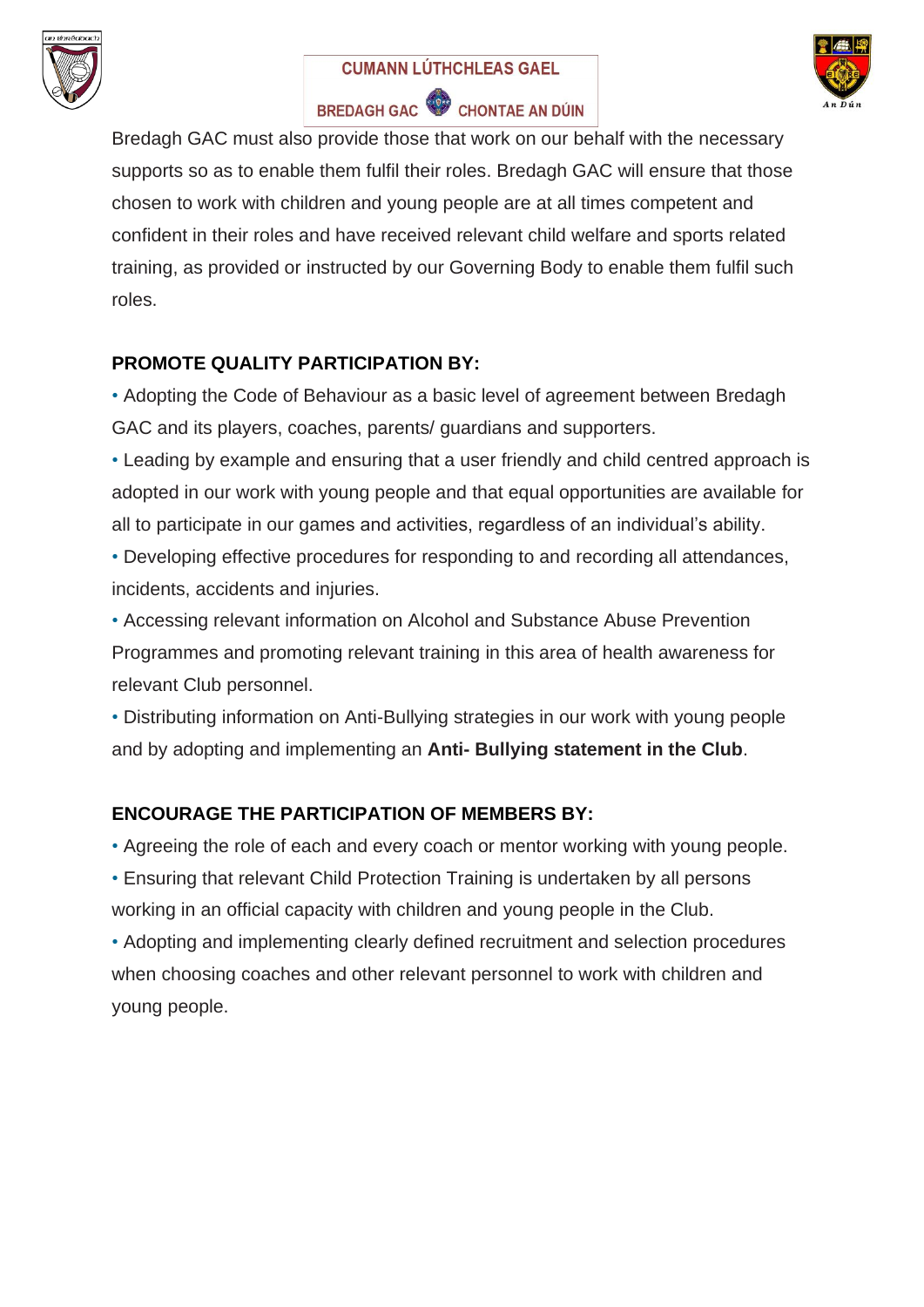





## **ENCOURAGE THE PARTICIPATION OF YOUNG PLAYERS BY:**

• Ensuring that training schedules, playing rules, use of equipment and length of games are structured to facilitate greater participation by all Young Players, and are suitable to all age categories, and to the ability and maturity level of players.

• Not imposing responsibilities or roles on young people that may be inappropriate to their age.

• Respecting the rights, dignity and worth of all players and treating them equally regardless of their age, gender, ability, ethnic origin, cultural background or religion.

• Creating pathways for young people to participate in our games not just as players but by affording them other developmental opportunities including training to become referees, coaches etc.

• Ensuring that when the team may travel away and stay overnight that separate sleeping facilities are provided for all adults and for young people. Similarly, for mixed groups, separate sleeping quarters for males and females shall be required. • When a group consists of both males and females, that an adequate adult to

member ratio of male and female coaches is present.

## **ENCOURAGE THE PARTICIPATION OF PARENTS/GUARDIANS BY:**

• Encouraging parents/guardians to become members of their Club and to make themselves aware as to the running of juvenile games and activities and to the rules and codes that direct us in our work.

• Encouraging the participation of parents and guardians in all aspects of a Club's activities and events and in the organising and delivery of our games.

• Welcoming all parents/guardians to attend the games and training sessions that relate to their children. Information relating to such events should be made known to them at all times.

• Informing parents/guardians as to the identity of their Children's Officer. This person should be available to assist with any concerns or enquiries that parents/guardians may have regarding the welfare and safety of children and young people in the Club.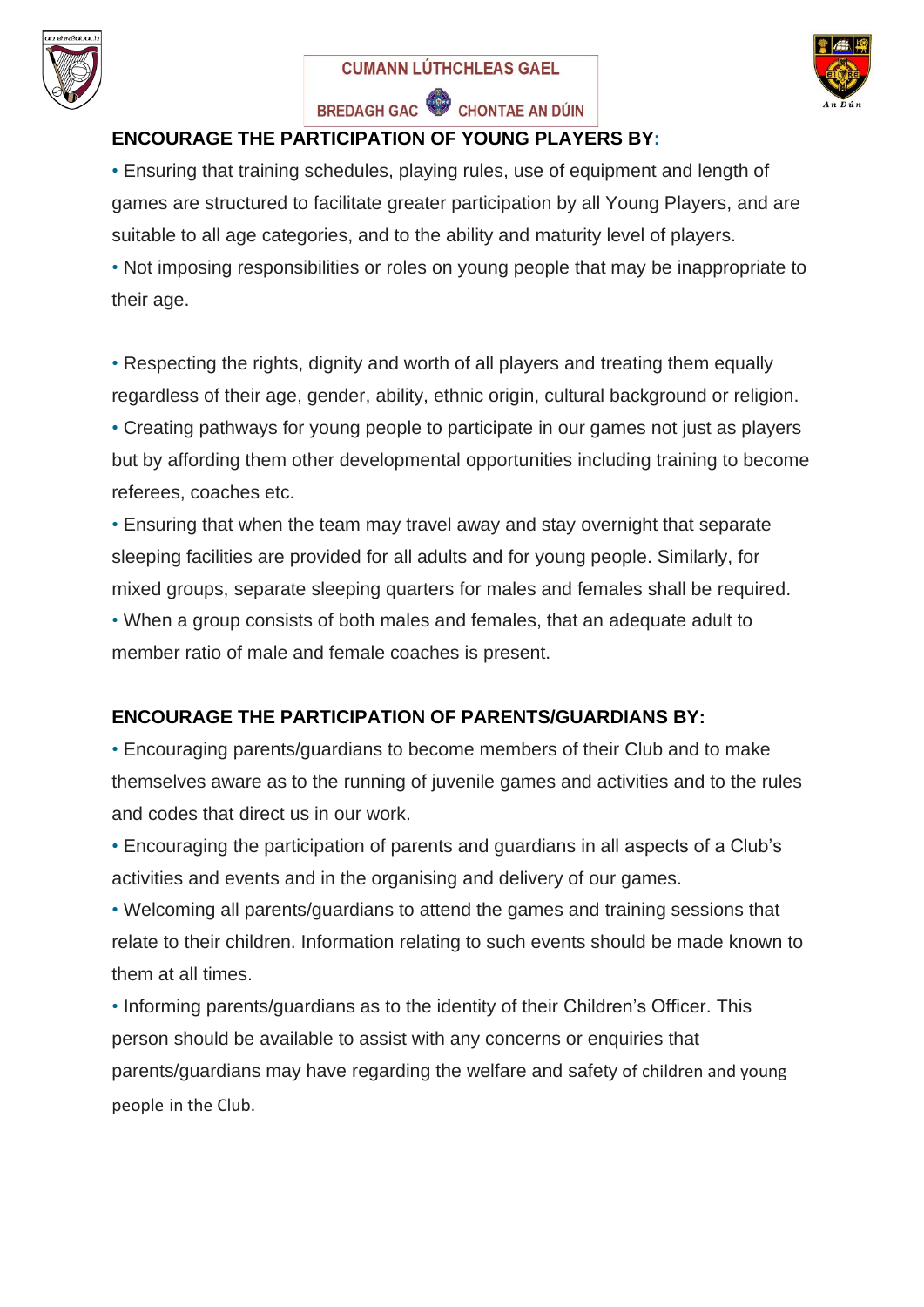





## **DEVELOP BEST PRACTICE IN CLUB STRUCTURES AND ADMINISTRATION BY:**

• Ensuring that the Juvenile Section of the Club is structured in accordance with good practice guidelines and that young people are afforded a role in decision making at an appropriate level.

• Ensuring all those eligible to participate in any team within the club are provided with an opportunity to do so.

• Ensuring that all Club members are aware as to their responsibilities to all children and young people.

• Appointing a Children's Officer whose role shall include the monitoring of the child centred ethos of the Club and compliance with any policies and guidelines as issued by the Club, by their National Governing Bodies, or by statutory authorities and agencies in their jurisdiction.

• Appointing a Designated Liaison Person whose role shall include liaising with Statutory Authorities and assisting members in relation to the reporting of allegations, concerns and/or suspicions of child abuse.

• Ensuring that all players are covered by their relevant Injury Scheme and that all premises etc. in use by your Club and players are equally covered for property/liability insurance as deemed necessary.

• Adopting procedures that facilitate the privacy and safety of all young people in the Club and that all such procedures are maintained and regularly reviewed so as to ensure that young people feel safe and are safe in the Club.

• Seeking the agreement of parents/guardians when their sons/ daughters under 18 years of age are invited into adult squads. Boundaries of behaviour in adult groups are normally different from the boundaries that apply to underage teams and squads.

• Appointing a Club Code of Behaviour (Underage) Hearings Committee, comprising of three people, as outlined in detail in the Code of Behaviour (Underage). This Committee shall be appointed and mandated by the Club Executive to hear any alleged breaches of the Code of Behaviour (Underage) and to reach a determination following their enquiries as to what sanction, if any, may apply in the event of a breach of the Code of Behaviour (Underage).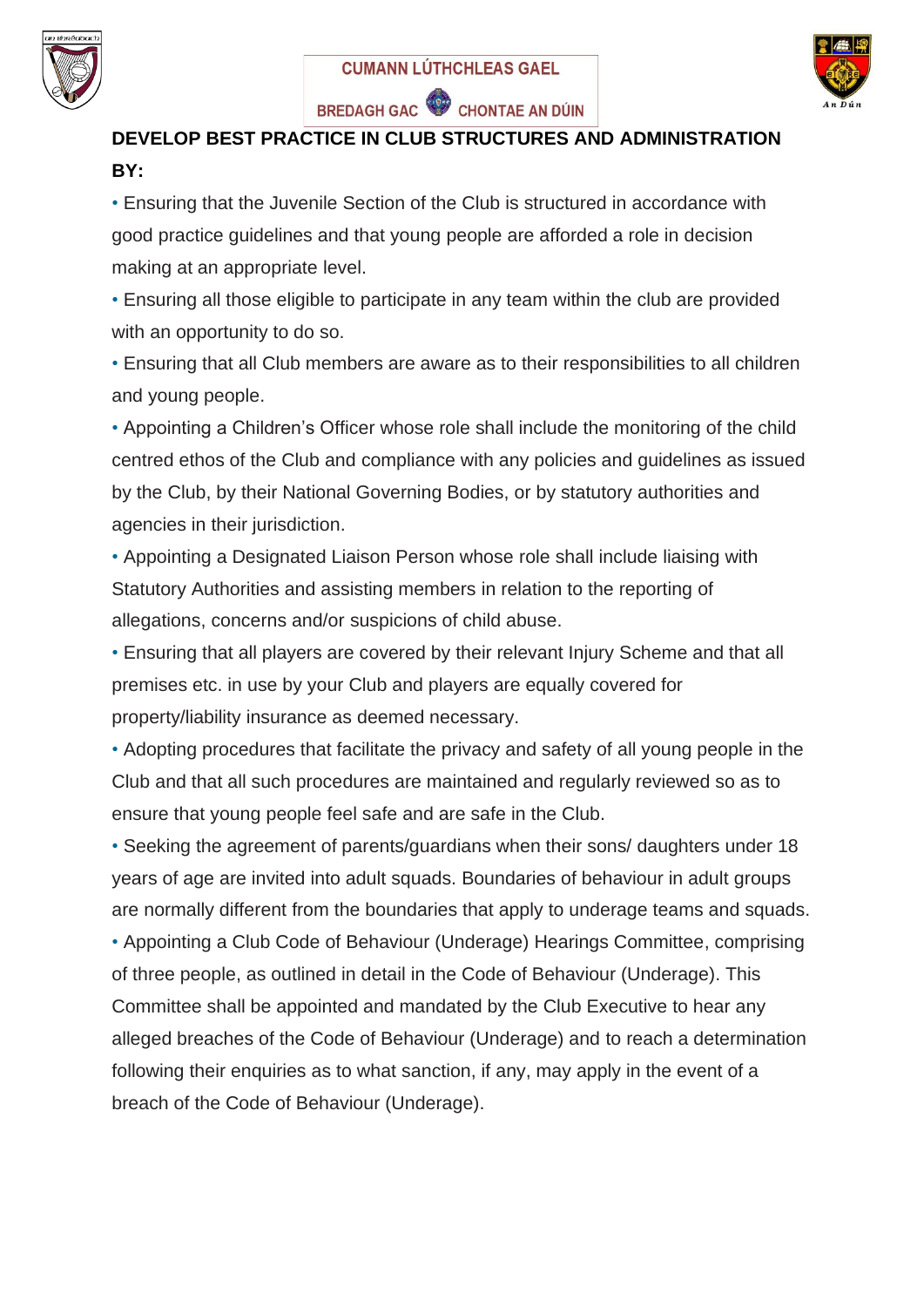





• Adopting, on an annual basis, the Club Child Safeguarding Statement which must be made known to Club members and put on prominent display in the Club premises.

• Ensure that Club members are aware of our Child Safeguarding procedures including the policy documents Code of Behaviour (Underage) and the Guidance for

Dealing and Reporting Allegations or Concerns of Abuse and of our responsibilities to report concerns and allegations of abuse to the relevant statutory authorities and to the Association's Mandated Person, as required.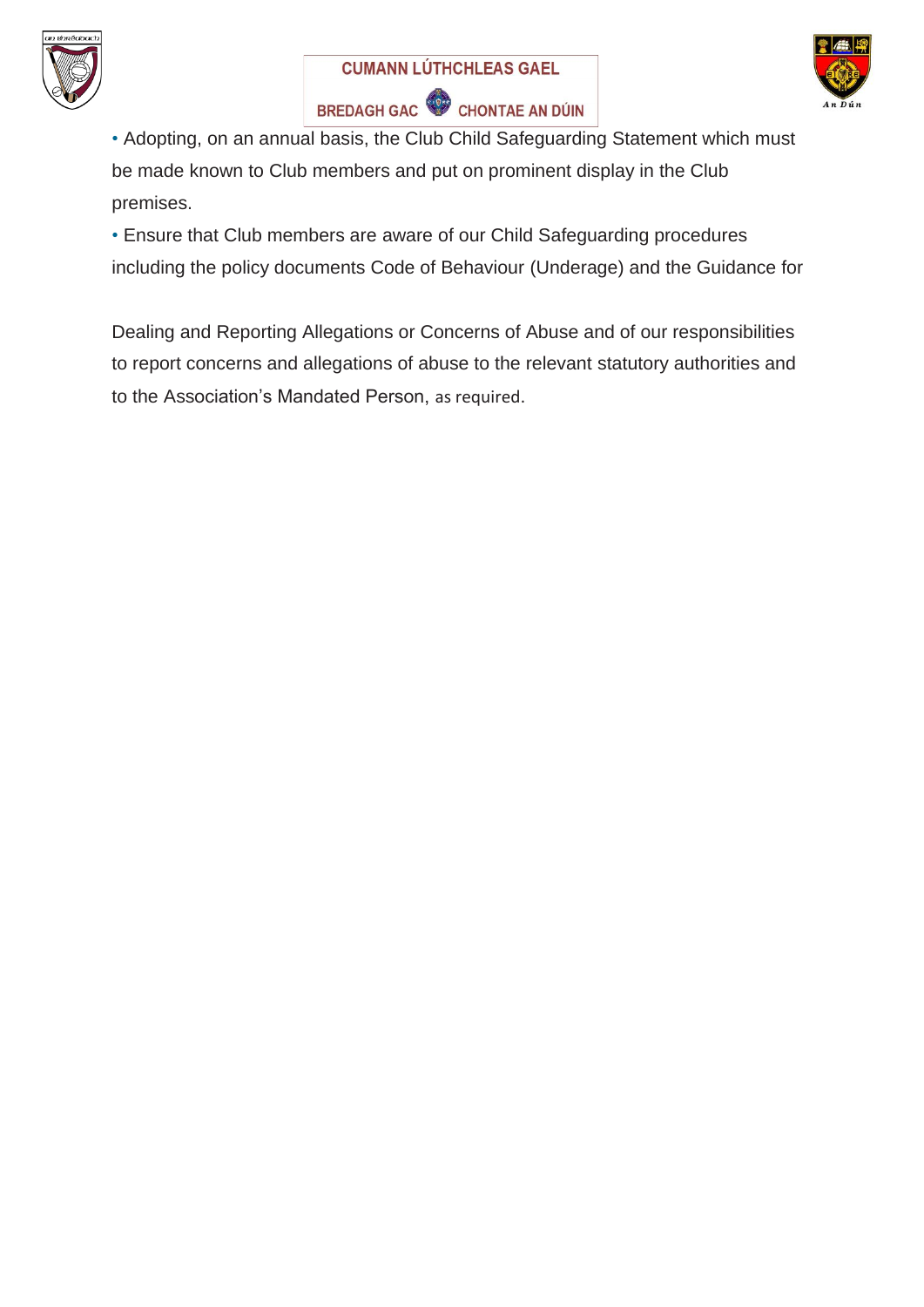





#### **DEALING WITH ALLEGED BREACHES** OF THE CODE OF BEHAVIOUR (UNDERAGE) **AT CLUB LEVEL**